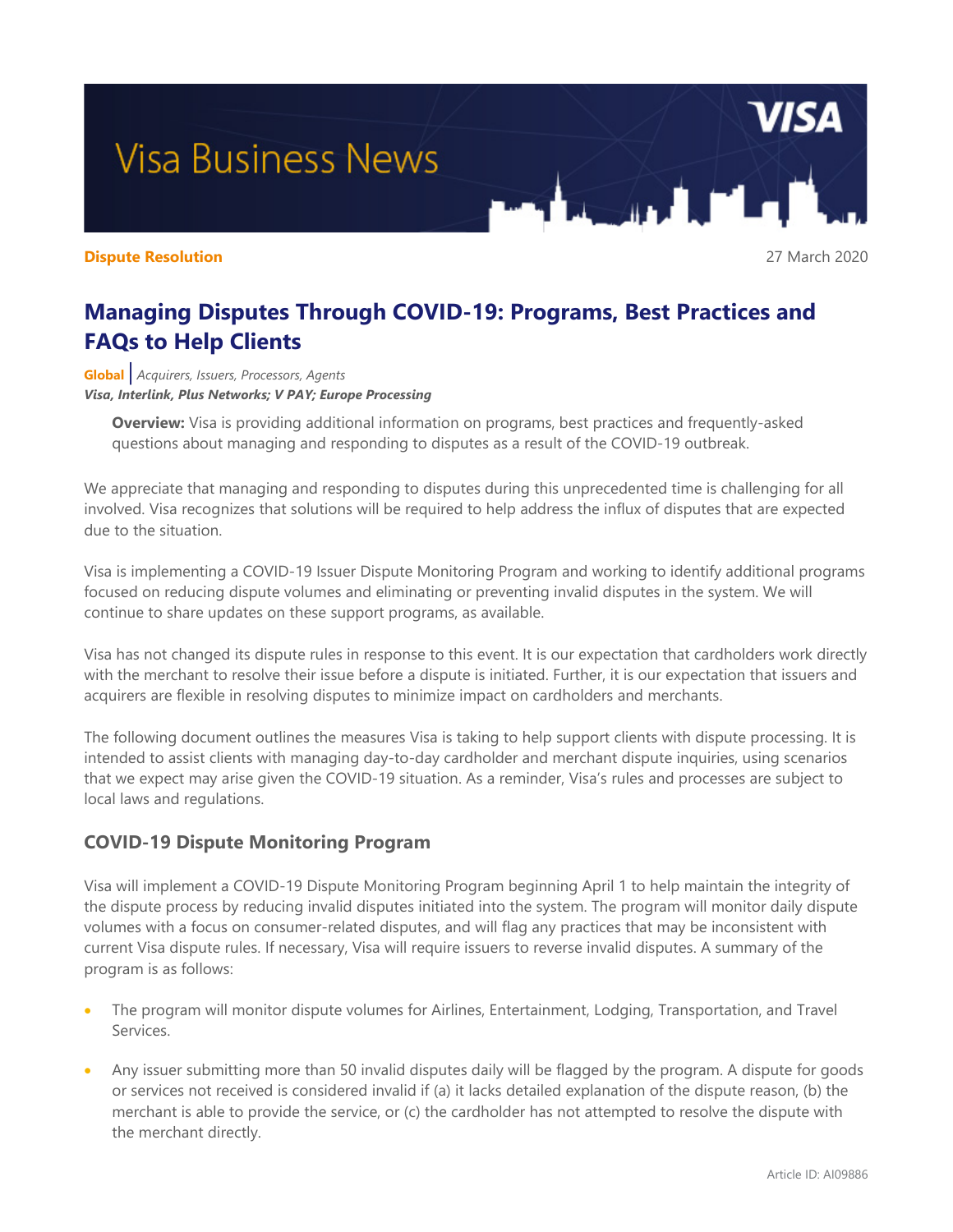- Issuers flagged by the program will be required to reverse all invalid disputes within three business days.
- Failure to reverse invalid disputes and/or repeated flagging by this program will be viewed as egregious noncompliance and could result in non-compliance assessments, and ultimately loss of access to filing Visa consumer disputes for relevant reason codes.

### **Excessive Disputes Programs During COVID-19**

Visa operates a suite of compliance programs that are focused on minimizing the impact excessive dispute rates may have on the payments ecosystem. Given the current crisis environment, Visa is modifying the programs to ensure that there is less burden on our clients and merchants impacted by the pandemic. To that end, we are making the following changes:

- The Visa Dispute Monitoring Program (VDMP) and Visa Fraud Monitoring Program (VFMP) will both be suspended for merchants in the Travel & Entertainment (T&E) MCC's through the July compliance cycle. Risk will not be sending program identifications to acquirers for T&E merchants during this time period.
- The Visa Acquirer Monitoring Program will also be suspended for disputes arising from T&E merchants through the July compliance cycle.
- Regional Risk teams are also empowered to suspend and / or waive VDMP or VFMP fees for non-T&E merchants that can demonstrate they have been directly impacted by the pandemic.

Visa's Global Brand Protection Program will not be impacted by these temporary policy changes. Merchants and acquirers tied to illegal or brand damaging activity will not be granted any concessions.

#### **Best Practices**

Visa expects our clients to act in good faith and make every effort to be flexible when resolving disputed transactions involving cardholders and merchants. Our expectation is that cardholders work directly with the merchant to resolve their issue, ahead of initiating a dispute with their issuer. This is why we have established this requirement prior to the initiation of a dispute.

In response to the COVID-19 situation, many merchants are offering refunds and have adopted flexible policies (e.g., fee waivers and vouchers/credits). Our expectation is that acquirers will continue to recommend such practices to their merchants to help reduce disputes wherever possible.

#### **Issuers**

- Encourage cardholders to resolve issues with merchants directly before initiating the dispute process.
- Due to the expected high volume of cancellations and refund requests related to the COVID-19 situation, issuers need to give merchants adequate time to process a refund before initiating the dispute process.
- Issuer should review internal procedures to prioritize workloads appropriately to ensure you complete the most urgent or costly disputes first.
- Given concerns about increases in dispute volumes due to COVID-19, it is critical that issuers only submit valid disputes for processing.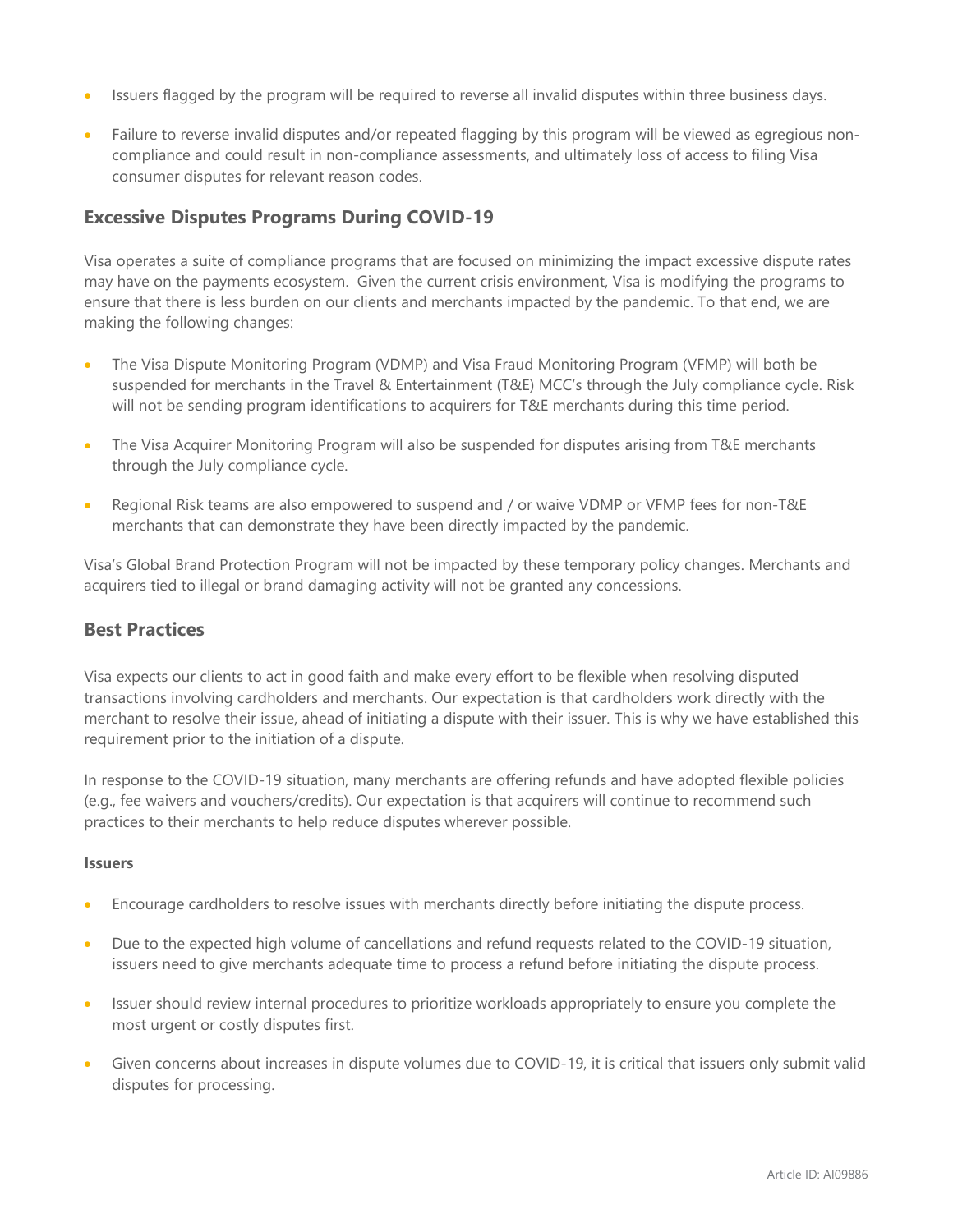#### **Acquirers**

- If a merchant is unable to provide services, acquirers should advise merchants to contact cardholders proactively to resolve the issue outside of the dispute process.
- Merchants are ultimately responsible for issuing a refund to the cardholder when the merchant has cancelled the service. Merchants can offer a credit or voucher for future use if that is acceptable to the cardholder, but should process a refund promptly if the cardholder declines the merchant's offer.
- If a cardholder has requested a refund from the merchant and at the same time initiated a dispute with the issuer, and is credited twice (e.g., once by the issuer as a result of a dispute and additionally through a refund or reasonable alternative), the acquirer can process a dispute response.
- Acquirers should use archived documentation (e.g., merchant refund policy, terms and conditions, etc.) to provide supporting documentation when responding to disputes.
- Given concerns about increases in dispute volumes due to the COVID-19 situation, it is critical that acquirers only submit valid responses to disputes.

#### **FAQs**

#### **Disputes Involving Cancellations by a Merchant**

#### **Question 1: The cardholder purchased goods/services and the merchant decides to cancel the good or service. For example, an airline cancels a flight due to low demand. Does an issuer have dispute rights?**

**Answer:** Yes, there is a dispute right when goods/services are not provided for any reason, including bankruptcy or other circumstances. The EXCEPTION is cancellations due to government prohibition as government regulation and/or law supersedes Visa rules on dispute rights. Our expectation is that issuers require a cardholder to attempt to resolve disputes with merchants before initiating a dispute.

#### **Question 2: The cardholder purchased goods/services and the merchant cancels the good or service due to a government prohibition. For example, an airline cancels a flight because the government closed the border or a gym closes operations because of a government mandate to cease operations. Does an issuer have disputes rights?**

**Answer:** No, if the merchant has not provided the service due to a government-imposed prohibition, the cardholder does not have a dispute right. Government regulation and/or law supersedes Visa rules on dispute rights. The cardholder should work directly with the merchant to resolve.

#### **Question 3: A cardholder has tickets for an event such as a sports match, a concert or a theater performance that was cancelled and rescheduled; however, the cardholder does not want to attend the event on the alternate date chosen by the merchant. Does an issuer have dispute rights?**

**Answer:** Yes. The merchant is responsible for providing the purchased service on the agreed upon date and the cardholder is not required to accept an alternate date. However, if the reason for the cancellation of the event was due to a government-imposed prohibition on proceeding with the event as originally scheduled, then the cardholder would not have a right to dispute the transaction. Government regulation and/or law supersedes Visa rules on dispute rights. The cardholder should work directly with the merchant to resolve.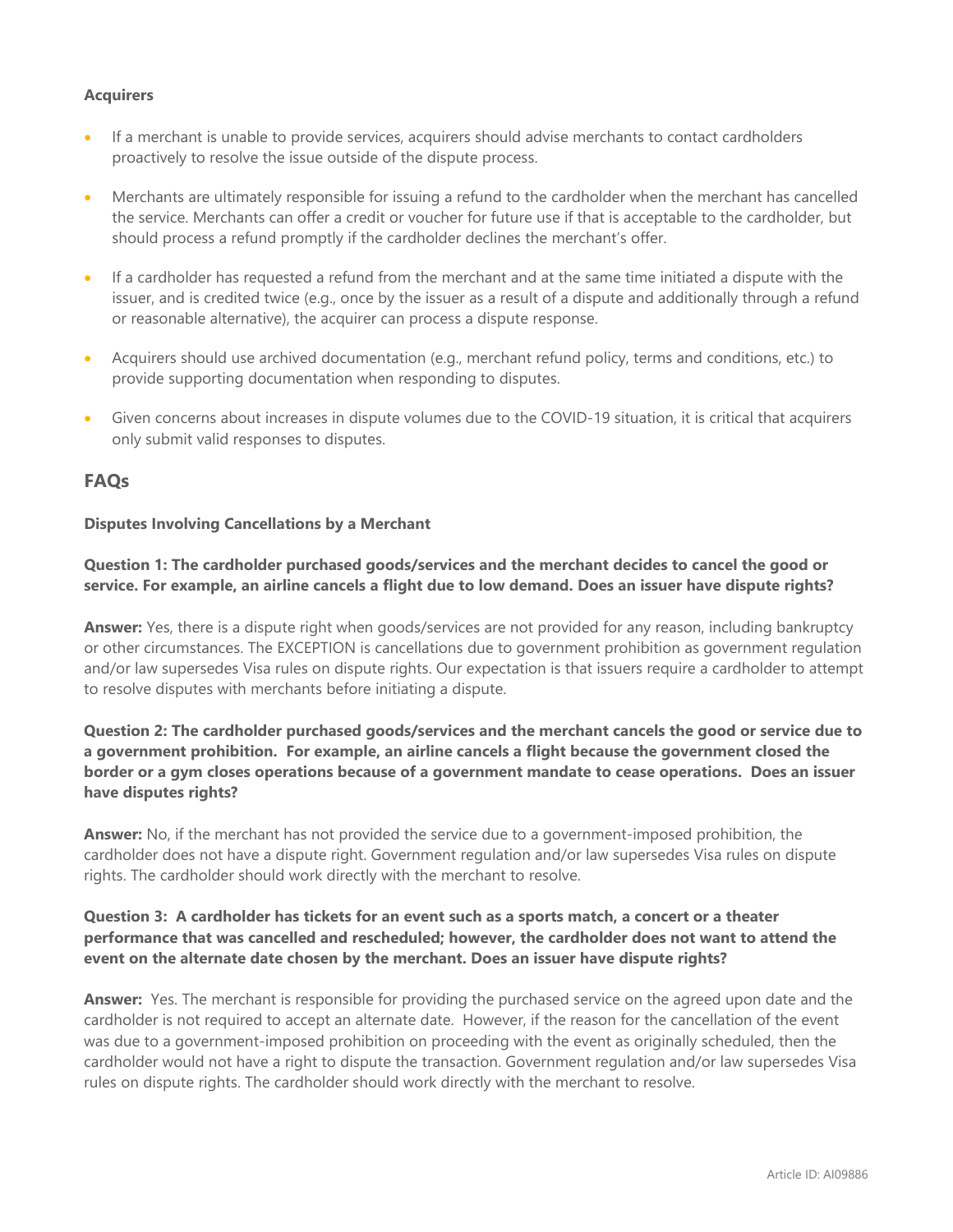#### **Disputes Involving Cancellations by a Cardholder**

#### **Question 4: The cardholder purchased services, however chose not to use them due to the cardholder's concerns related to COVID-19. For example, the cardholder chooses not to travel on their scheduled flight and cancels their ticket. Does an issuer have dispute rights?**

**Answer:** No, the issuer does not have dispute rights if a cardholder chose not to use services made available by a merchant, as the merchant has fulfilled its obligations to provide the service and has properly disclosed its terms and conditions. This also applies to non-airline merchants, such as hotels and other venues that kept their obligations to deliver services. The cardholder should work directly with the merchant to resolve.

#### **Question 5: A cardholder is unable to take a scheduled flight due to travel restrictions on the cardholder. For example, a cardholder may not be permitted to board a scheduled flight due to their nationality (as a result of government travel restrictions) or medical symptoms, or the cardholder cannot reach a hotel stay due to border closures. Does an issuer have dispute rights?**

**Answer:** No. The issuer does not have disputes rights if a cardholder cannot use or access services made available by a merchant as long as the merchant and has properly disclosed its terms and conditions. This also applies to non-airline merchants, such as hotels and other venues that kept their obligations to deliver services. The cardholder should work directly with the merchant to resolve.

#### **Question 6: A cardholder missed their flight (for any reason) and as a result, missed a subsequent separate non-refundable service, such as a cruise or prepaid hotel reservation. Does an issuer have a Dispute right for the subsequent missed service?**

**Answer:** No. The issuer would not have dispute rights for the subsequent missed service. The cardholder should work directly with the merchant to resolve.

#### **Use of Credit / Vouchers in Lieu of a Refund**

**Question 7: A cardholder purchased a good or service and decided to not to use it, however the merchant was willing and able to provide the purchased goods / service. As a courtesy, the merchant offered a credit / voucher for future use. The merchant went bankrupt before the cardholder uses the credit / voucher. For example, a cardholder calls the airline and does not want to travel because of COVID concerns so the airline issues a credit voucher for future use. Does the cardholder have a dispute right?** 

**Answer:** No. The merchant was able to provide the service and the cardholder cancelled outside of the merchant's properly disclosed policy. Since the issuer did not have the dispute right for a refund on the original transaction, the extension of the voucher by the merchant to the cardholder does not later change the dispute rights.

#### **Question 8: A merchant notifies the cardholder they are cancelling the service and offers a voucher for future use. Even though the cardholder has a right to dispute the transaction and receive a refund, the cardholder agrees to accept the voucher. If the merchant then files for bankruptcy before the cardholder uses the voucher, does the issuer have a right to file a dispute?**

**Answer:** Yes. Since the issuer had the dispute right to get a full refund, the acceptance of the voucher does not change those dispute rights. The cardholder would have to file the dispute in the appropriate time frame which is either 120 calendar days from the transaction date or 120 calendar days from the last date that the Cardholder expected to receive the merchandise or services, not to exceed 540 days from the transaction date.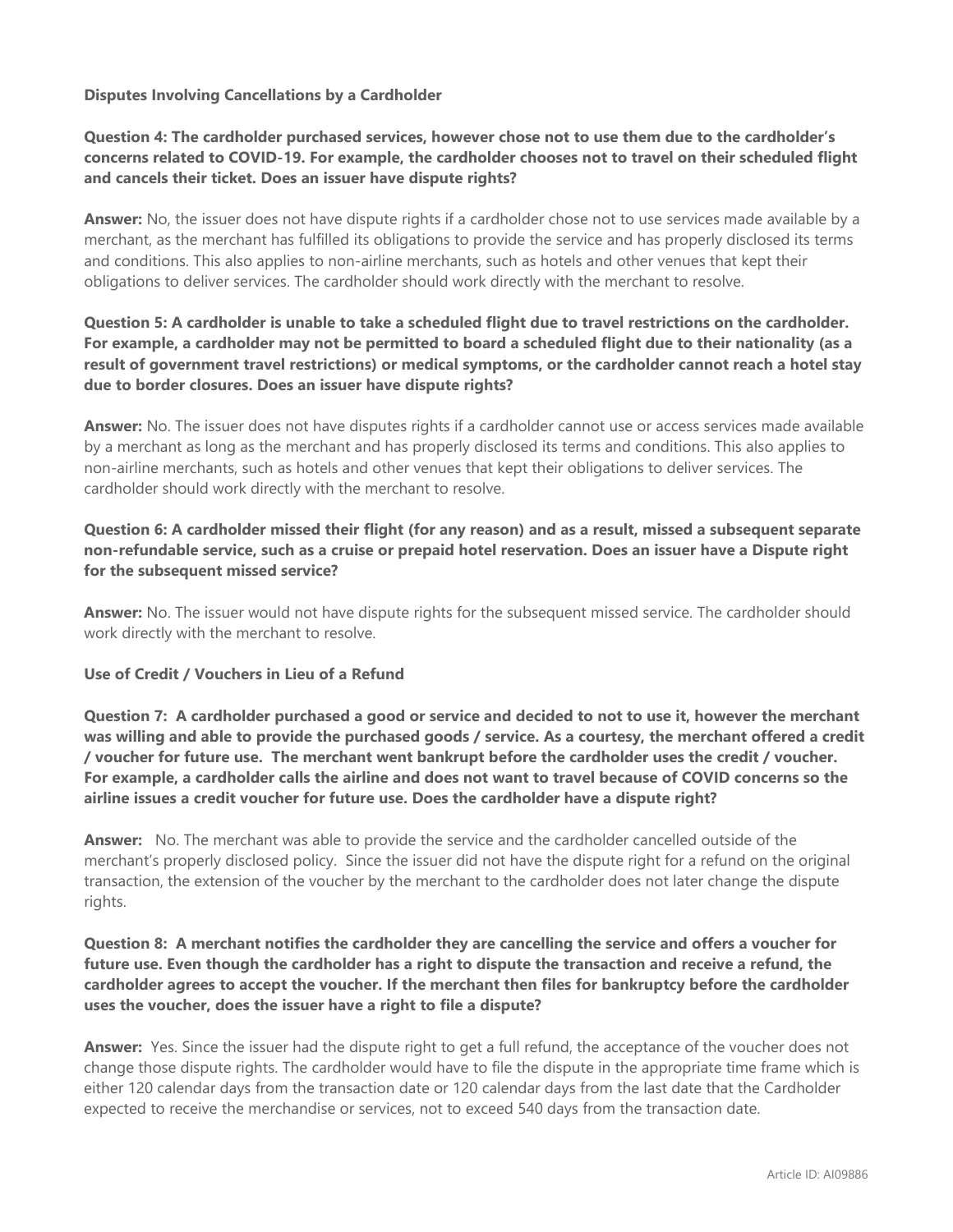#### **Disputes Involving the Purchase of Gift Cards**

#### **Question 9: The cardholder purchased a proprietary gift card from a merchant. The merchant goes out of business and the cardholder calls the issuer to initiate a dispute as they cannot receive goods/services or a refund from the merchant. Does the issuer have dispute rights?**

**Answer:** Yes. The gift card represents purchased services and the merchant is unable to provide the service. The timeframe to dispute the transaction is either 120 calendar days from the transaction date or 120 calendar days from the last date that the cardholder expected to receive the goods/services, not to exceed 540 days from the transaction date.

#### **Question 10: The cardholder purchased a merchant-specific proprietary gift card from a third-party (e.g., a grocery store) using their Visa card. The merchant named on the gift card ceasesd operations. For example, cardholder buys a restaurant gift card from a gift card display at the local grocery store. The restaurant goes out of business before the cardholder redeems their gift card. Does the issuer have a dispute right?**

**Answer:** Yes. There is a dispute right when goods/services are not provided for any reason, including bankruptcy or other circumstances. Cardholders must first attempt to resolve the dispute with the merchant of record (in this example the local grocery store). The dispute would be against the acquirer of the local grocery store who is the merchant of record on the gift card sale and is ultimately responsible for that transaction. The timeframe to dispute the transaction is either 120 calendar days from the transaction date or 120 calendar days from the last date that the cardholder expected to receive the merchandise or services, not to exceed 540 days from the transaction date.

#### **Additional General Questions:**

**Question 11: Due to a merchant cancellation of a service, the cardholder incurs additional out-of-pocket expenses. For example, a cardholder's flight is cancelled, and they are rebooked for a flight the following day. The cardholder takes a taxi to a nearby hotel to stay the night and wants to be reimbursed for the additional cost of the taxi and hotel. Can these be included in the dispute?**

**Answer:** No, the dispute value is limited to the value of the services not received.

#### **Question 12: If a cardholder orders merchandise from a merchant and the merchandise is not received by the expected date, can a dispute be pursued?**

**Answer:** Yes. If the merchant fails to provide the merchandise by the expected date, the cardholder would have a valid dispute. Issuers are reminded that cardholder must first attempt to resolve the dispute with the merchant.

#### **Question 13: A cardholder attempts to return merchandise within the merchants disclosed policy; however, the merchant's location has been closed for business due to the COVID-19 restrictions, or is no longer in business. Would there be dispute rights?**

**Answer:** Yes, the issuer can process a dispute. However, if the acquirer can demonstrate that the merchant was open and able to accept return of the merchandise, the liability will sit with the issuer. The issuer is encouraged to remind the cardholder to contact the merchant directly as some merchants have extended their return windows during this time.